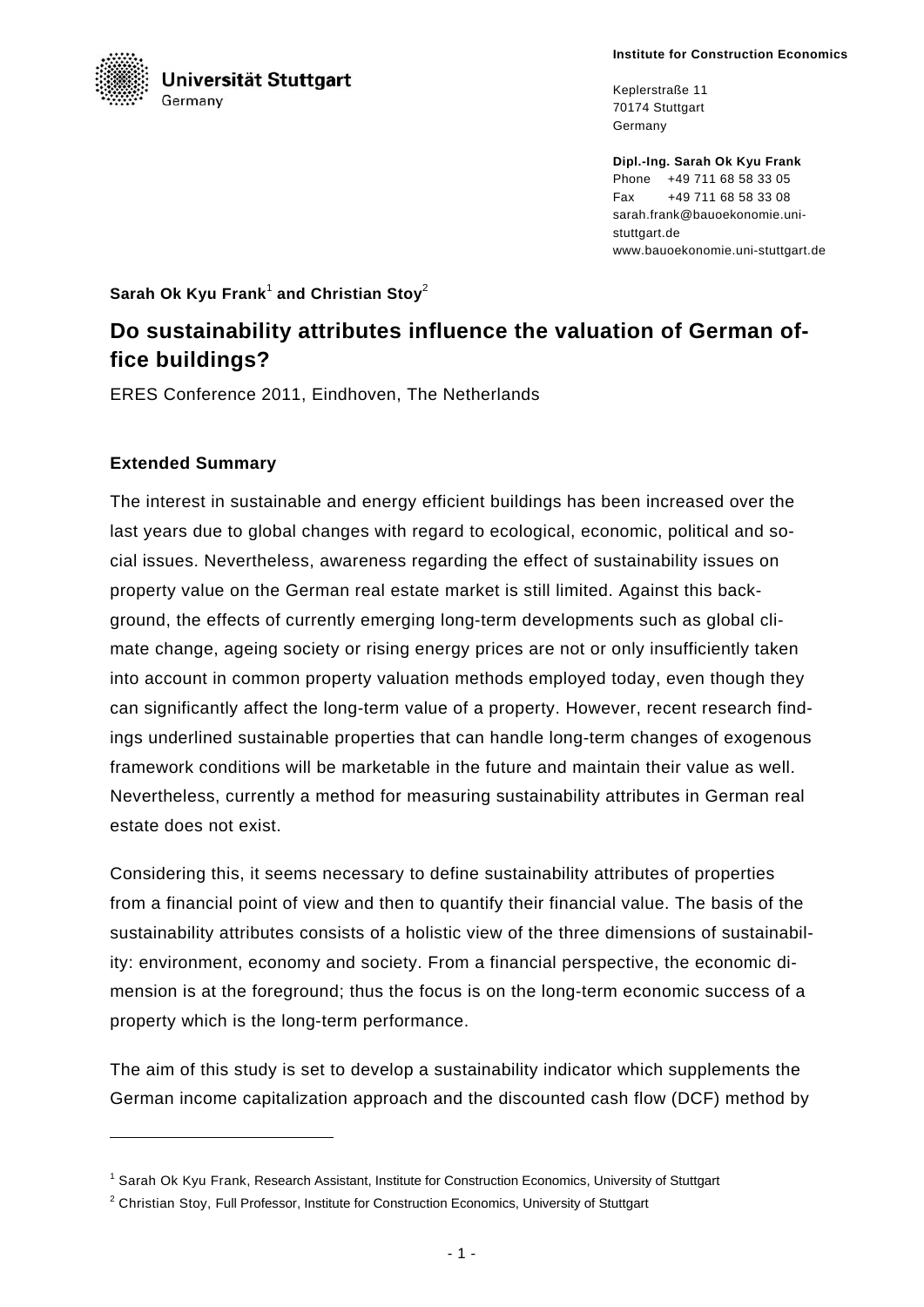value-relevant data of property´s sustainability attributes: The German Economic Sustainability Indicator (ESI Germany). On the occasion of different national standards, restrictions, market behaviors and employed methodologies, the object of investigation is narrowed to the valuation of German office buildings. The sustainability indicator shall measure the risk or the opportunity of a property due to changes in long-term developments to depreciate or gain in value. It is then integrated into the valuation with the German income capitalization approach and the DCF method. Thus, the long-term value of a property can be measured and assessed more transparently by including and integrating further information of value-related sustainability attributes of a property.

In Switzerland, a sustainability indicator, the so-called CCRS Economic Sustainability Indicator  $(ESI)^3$ , was developed based on national data and is therefore only applicable to the Swiss real estate market. This indicator forms the basis for the development of ESI Germany, which is developed with the participation of experts from practice and research. The approach and methodology for the development of the sustainability indicator is divided into four modules: In the first module, various scenarios of ecological, economic, political and social framework conditions are identified and analyzed. Only those exogenous framework conditions, where the development of the condition affects the value of a property and the trend is clear are selected and followed up. The clear direction allows forecasts of the effect on the value of property: It can be assumed that these changes can result in different requirements for properties and, account on this, effect the property value. Furthermore, they will give evidence of the risk of a property depreciating value or the opportunity of gaining value due to these developments. Subsequent in the second module, the value-related sustainability attributes of a property are derived from the qualitative long-term changes in relevant exogenous framework conditions. This is based on an observation period of 40 years. Long-term changes of exogenous framework conditions can result in qualitative or quantitative changes. Quantitative changes result in changes of the number in supply or demand whereas qualitative changes arouse a shift of supply or demand for properties with destined property attributes. It can be assumed that these property attributes gain in importance in the future as well and resulting a higher or at least constant property value. The third module consists of the operationalization of the identified value-related sustainability attributes. This includes the definition and coding of sub-indicators in consideration of the German standards and laws. Adopting a risk-based weighting model (scenarios,

-

<sup>&</sup>lt;sup>3</sup> Meins, E. and H. Wallbaum, R. Hardziewski, A. Feige (2009) Sustainability and Property Valuation - A Risk-Based Approach. CCRS Working Paper Series Working Paper No. 05/09. CCRS, Zürich, December 2009.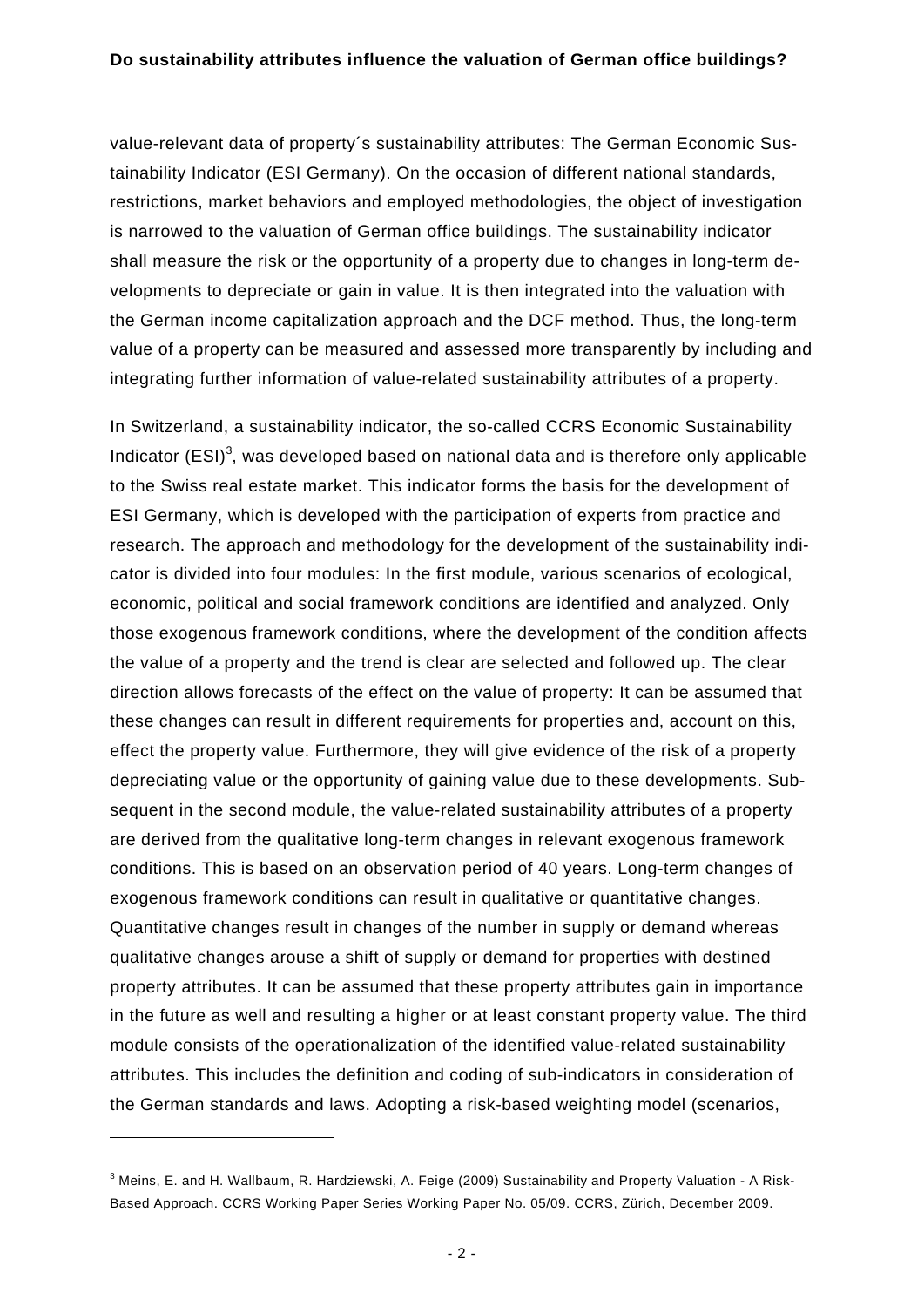## **Do sustainability attributes influence the valuation of German office buildings?**

probabilities of occurrence, proportion of the property value), the weighting of the subindicators and sustainability attributes, is defined in the fourth module. After being combined to a comprehensive indicator, the weight of any involvement in the German income capitalization approach and the DCF method is determined. Finally, the robustness of the weights is tested through sensitivity analysis. Accompanying the development of the sustainability indicator, practical tests are conducted to assess it on properties. Therefore, the project partners, experts from practice, test the identified sustainability attributes on properties in their portfolio by the means of property documents, interview with the facility manager and property inspections. This approach enables a continuous optimization of the indicator as well as a review of the indicator's application on its plausibility, practicability and transparency. As the first approach of the sustainability indicator´s integration in the German income capitalization approach and the DCF method, an involvement as risk premium in the discount rate or capitalization rate when considering property risk is intended. Besides, it shall be analyzed if further opportunities exist to integrate value-related sustainability aspects in the German income capitalization approach and the DCF method. Therefore the revenues and expenditures (cash flow) shall be considered.

As first results, 35 sub-indicators in five groups of sustainability attributes are identified which are being tested in practical tests:

- Flexibility and adaptability
- Energy and water dependency
- Accessibility and mobility
- Security
- Health and comfort.

They are derived from the analysis of long-term changes of various scenarios such as following scenarios:

- Economy: GDP, number of working population, unemployment rate, construction price indices, new technologies etc.
- Politics: Rent law, scope of rent price formation, intensification of laws regarding energy efficiency etc.
- Society: Population development, old age dependency ratio, health awareness, quantity and attractiveness of public transport etc.
- Environment and energy: global warming, greenhouse effect, risk of natural hazards, new construction materials, water charges, prices of fossil energy sources and electricity etc.